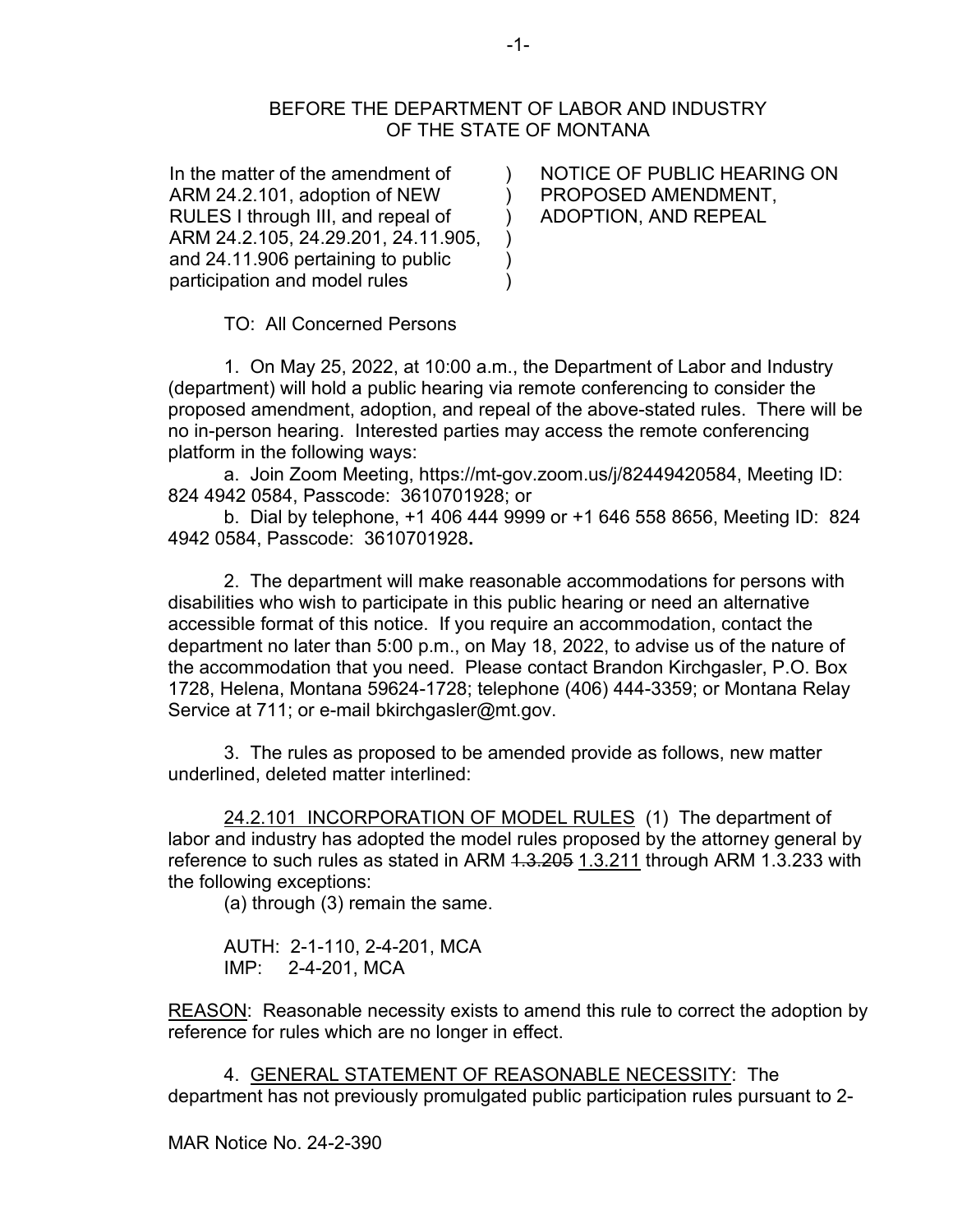3-103, MCA. As part of ongoing efforts to ensure compliance and conformity with all applicable laws, the department proposes to adopt three new rules to guide public participation for the department and its administratively attached agencies. The department intends to propose to each of its attached agencies the adoption of these model rules to ensure consistency and uniformity of public participation department wide.

5. The proposed new rules are as follows:

NEW RULE I POLICIES AND OBJECTIVES IN PROVIDING PUBLIC PARTICIPATION IN THE OPERATION OF THE DEPARTMENT OF LABOR AND INDUSTRY (1) Participation of the public is to be provided for, encouraged, and assisted with to the fullest extent practicable, consistent with other requirements of state law, and the rights and requirements of personal privacy. The department invites and encourages public participation to better identify and meet customer needs. The major objectives of public participation include:

(a) greater responsiveness of governmental actions to public concerns and priorities; and

(b) improved public understanding of official programs and actions.

(2) The public is also advised that in accordance with 2-3-103, MCA, an opportunity for public comment on any public matter not on the agenda of the department's public meetings and that is within the department's jurisdiction is given. No action will be taken on these matters until proper notice has been given under the provisions of Montana law.

(3) Department employees shall make decisions based on what is best for the customer, both internal and external, within the parameters of applicable laws and administrative rules.

AUTH: 2-3-103, MCA IMP: 2-3-103, MCA

## NEW RULE II GUIDELINES FOR DETERMINATION OF SIGNIFICANT

INTEREST TO THE PUBLIC (1) The adoption, amendment, or repeal of any rule, regulation, standard, or statement of general applicability that implements, interprets, or prescribes law, or policy, procedure, or practice requirements of the department are considered matters of significant interest to the public and require notice and opportunity for public participation in the decision-making process.

(2) In all other cases, whether or not the decision is one of significant interest to the public will be determined by the person within the department who is proposing the decision, according to the following considerations:

(a) whether the decision regards a controversial matter;

(b) the number of persons who will be affected by the decision;

(c) the fiscal impact the decision will have; or

(d) whether a high level of public interest has been witnessed by the department.

AUTH: 2-3-103, MCA

MAR Notice No. 24-2-390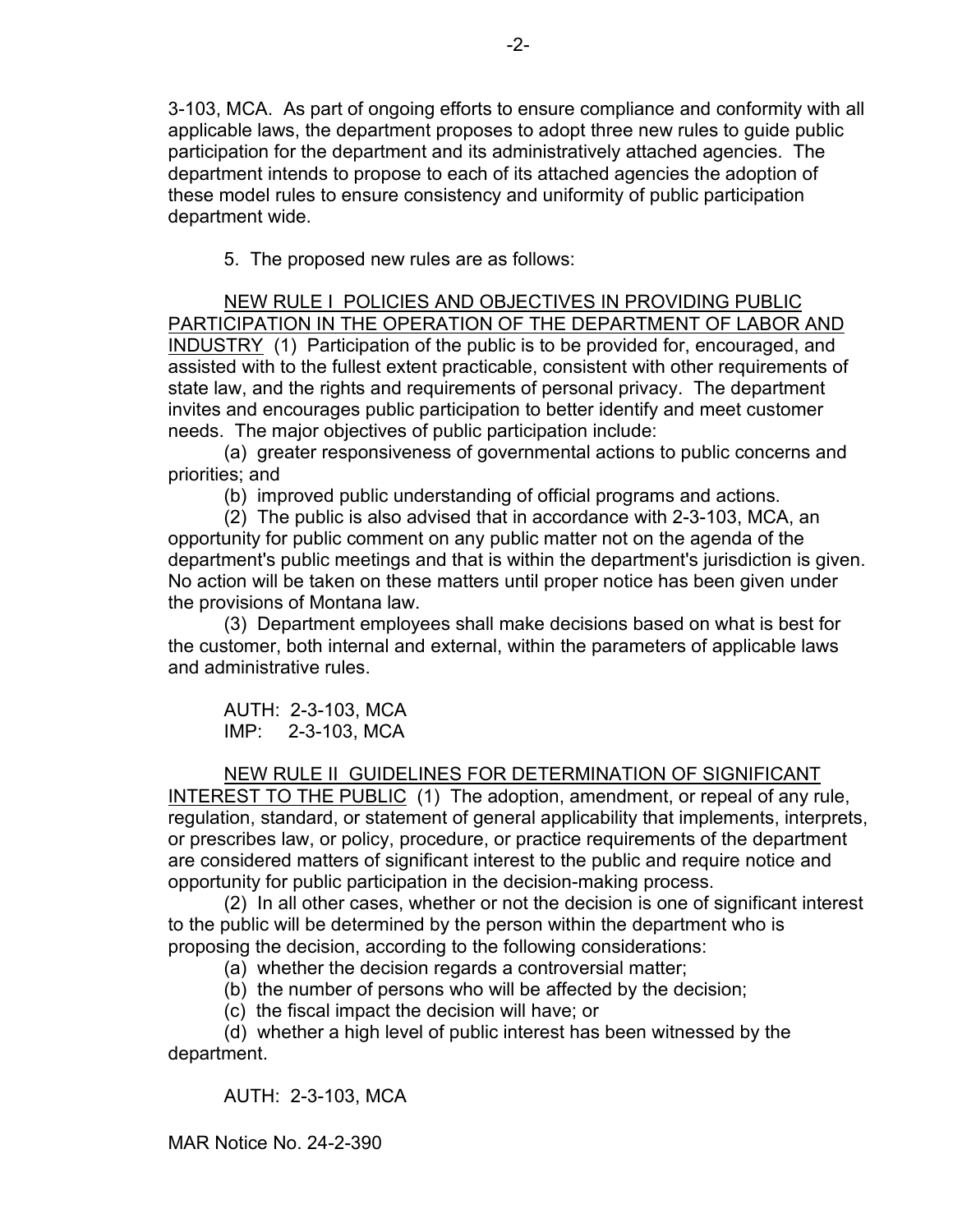IMP: 2-3-103, 2-4-101, 2-4-102, MCA

NEW RULE III NOTICE AND MEANS FOR PUBLIC PARTICIPATION (1) If the department determines that significant interest to the public is involved, one or more of the following steps, as applicable, shall be taken to assist public participation in decision-making:

(a) a proceeding or hearing shall be held in compliance with the provisions of the Montana Administrative Procedure Act, Title 2, chapter, 4, MCA;

(b) a public hearing, after appropriate notice is given, shall be held pursuant to any other provision, state law, local ordinance, or regulation;

(c) a news release, legal advertisement, or other method of publication shall be given to news media within the area to be affected, including:

(i) department name;

(ii) name of department representative most familiar with the proposed action; and

(iii) address, e-mail address, telephone and fax numbers where interested persons may submit their data, views, or arguments, orally or in writing, concerning the proposed action.

AUTH: 2-3-103, MCA IMP: 2-3-103, 2-3-104, MCA

6. The rules proposed to be repealed are as follows:

24.2.105 RULES OF DISCOVERY IN CONTESTED CASES

AUTH: 39-3-202, 2-4-602, MCA IMP: 39-3-302, 2-4-602, MCA

REASON: The department determined it is reasonably necessary to repeal this unnecessary rule as it is identical to ARM 1.3.217, which the department has adopted by reference.

24.29.201 INTRODUCTION

AUTH: 2-4-201, 39-71-203, 39-72-203, MCA IMP: Title 2, chapters 3 and 4, MCA

REASON: It is reasonably necessary to repeal this rule because of its archaic form. To the extent it is substantive, it duplicates the department-wide rule adoption of model rules in ARM 24.2.101.

24.11.905 PROVIDING SPEAKERS

AUTH: 2-4-103, MCA IMP: 2-4-103, MCA

MAR Notice No. 24-2-390